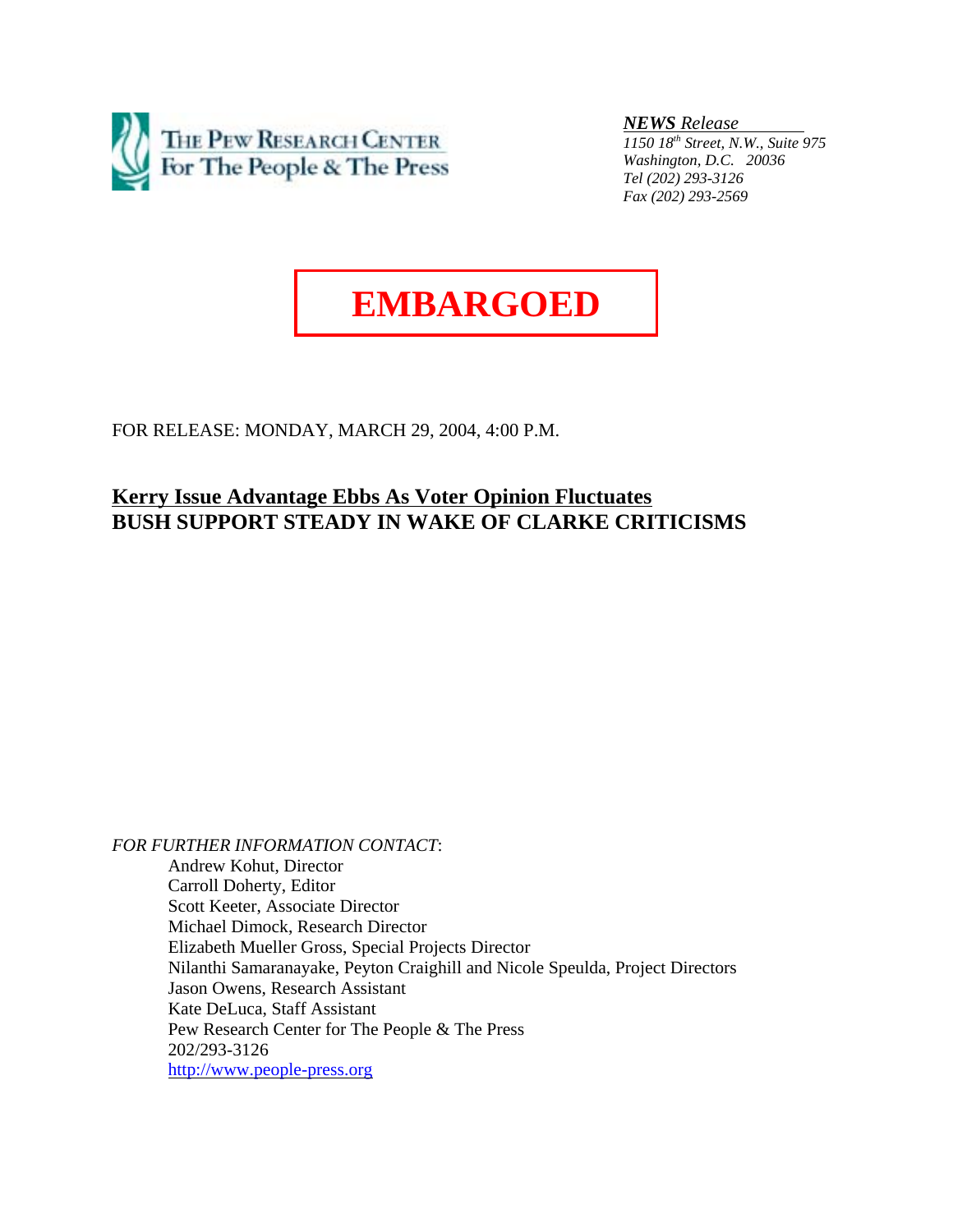# **Kerry Issue Advantage Ebbs As Voter Opinion Fluctuates BUSH SUPPORT STEADY IN WAKE OF CLARKE CRITICISMS**

A week's worth of criticism of his pre-Sept. 11 record on terrorism has had little impact on President Bush's support among voters. He is now running even with Sen. John Kerry in a head-tohead match-up among registered voters (47% Kerry- 46% Bush) after trailing Kerry by 52%-43%

in mid-March. Voter opinions have been fluid in this early stage of the presidential contest, but Bush has held his own against Kerry with regard to personal qualities, while the Massachusetts senator has lost support on key issues like health care and jobs. And on the central question of which candidate would do the best job of defending the country against future terrorist attacks, Bush continues to lead Kerry by a wide margin (53%-29%).

| <b>Early On, A Seesaw Race</b> |      |               |                     |  |  |  |  |  |  |  |
|--------------------------------|------|---------------|---------------------|--|--|--|--|--|--|--|
|                                |      |               | Bush Kerry Other/DK |  |  |  |  |  |  |  |
|                                | $\%$ | $\frac{0}{0}$ | %                   |  |  |  |  |  |  |  |
| Late March                     | 46   | 47            | $7 = 100$           |  |  |  |  |  |  |  |
| Mid-March                      | 43   | 52            | $5=100$             |  |  |  |  |  |  |  |
| Late February                  | 44   | 48            | $8=100$             |  |  |  |  |  |  |  |
| Early February                 | 47   | 47            | $6=100$             |  |  |  |  |  |  |  |
| Early January                  | 52   | 41            | $7 = 100$           |  |  |  |  |  |  |  |
| October, 2003                  | 50   | 42            | $8=100$             |  |  |  |  |  |  |  |
| Based on registered voters.    |      |               |                     |  |  |  |  |  |  |  |

The latest national survey of 1,501 Americans by the Pew Research Center, conducted March 22-28, finds

Bush's job approval ratings still sub-par (47% approve and 44% disapprove). Kerry's strength continues to be on domestic issues, including health care, jobs and the economy, but voters' confidence in Kerry has slipped, not grown, over the past two weeks. Today, Bush and Kerry run virtually even on the question of who can best improve economic conditions (44% Kerry, 39% Bush). Kerry held a sizable advantage on this issue in polling earlier this month.

Bush continues to hold the advantage on defending the country against terrorism, though slightly fewer back him over Kerry on this issue (53%, down from 57% in mid-March). Notably, the president has lost ground on terrorism among swing voters, just half of whom say he could do a better job than Kerry on this issue, down from 72% in mid-March. Yet Kerry has not gained ground on terrorism. Instead, a growing number of swing voters (37%, up from 17%) are undecided as to whether Bush or Kerry could do a better job of defending the country against future attacks.

Former White House aide Richard Clarke's criticisms of the president's anti-terrorism policies and the televised hearings of the 9/11 commission have not undermined impressions of Bush's leadership abilities. Half of voters (51%) say the phrase "a strong leader" better describes Bush, while a third say that about Kerry. Opinion on that matter is virtually unchanged from mid-March (52% Bush/34% Kerry).

Bush's other primary personal strength is the widely-held perception that he is "willing to take a stand, even if it's unpopular." Roughly six-in-ten (59%) say that better describes Bush while only about half that number (28%) believe it is a better description of Kerry.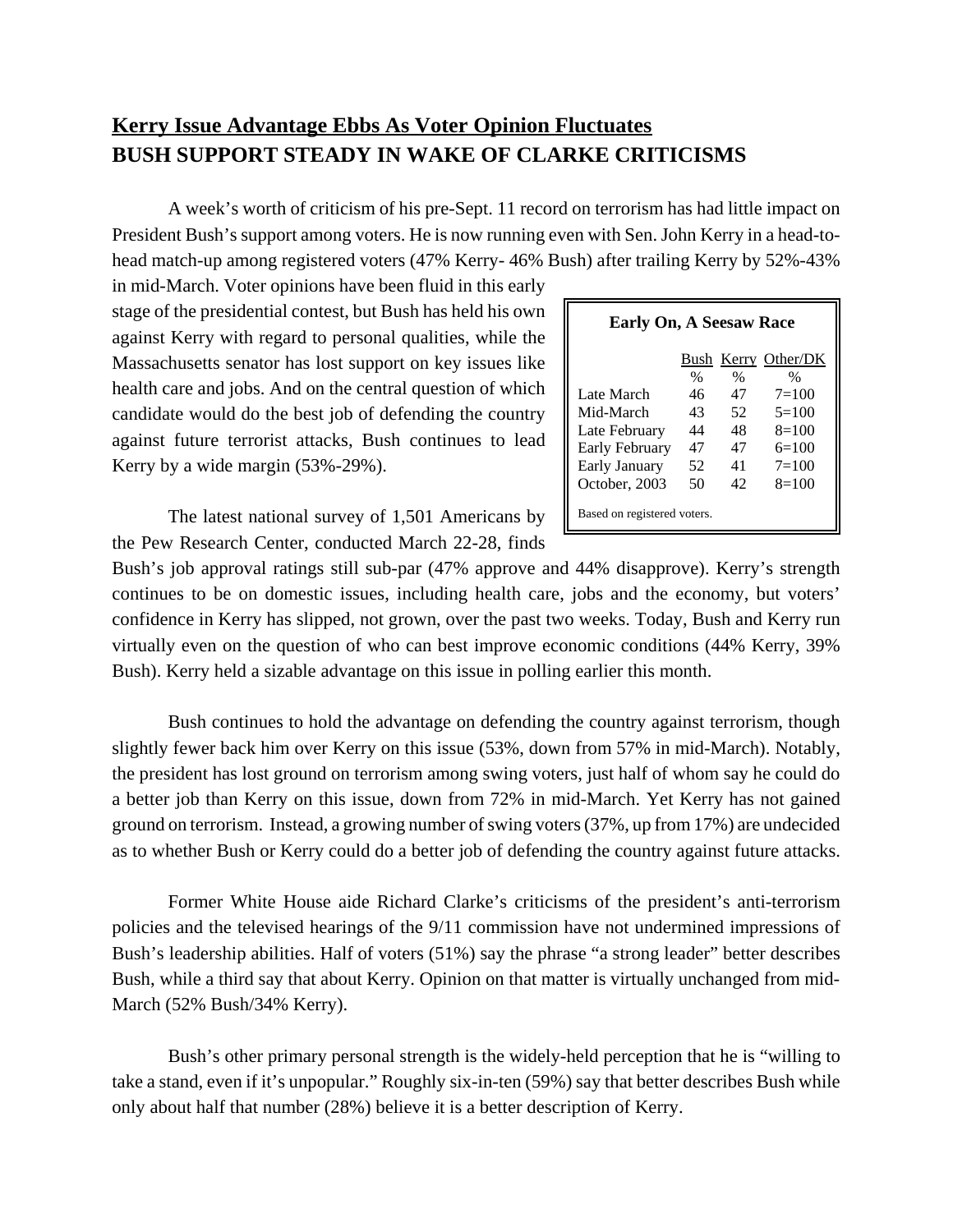### *Bush's Personal Advantage*

While Bush held a slight advantage over Al Gore on many personal traits through most of the 2000 election cycle, voters are even more favorably predisposed to Bush in terms of leadership, forcefulness, and effectiveness than was the case four years ago.

There is less consensus over which  $\blacksquare$ candidate would provide the best judgment in a crisis situation – 46% say Bush, 36% say Kerry, but Kerry has not gained on this trait over the past two weeks. Throughout the 2000 election, neither Bush nor Gore held a clear advantage in this area.

The public is split over which candidate is more honest and truthful, with 37% finding Bush to be more believable, and 38% Kerry. This mirrors early evaluations of Bush and Gore in the 2000 election cycle, when neither was seen as more credible; then, as now, a significant minority volunteered that neither candidate is particularly truthful.

At this early stage in the campaign, John Kerry's strongest personal traits are his perceived empathy and friendliness, though even here he has no

| <b>Bush Maintains Leadership Edge</b> |                         |                  |                     |                                                 |  |  |  |  |  |  |
|---------------------------------------|-------------------------|------------------|---------------------|-------------------------------------------------|--|--|--|--|--|--|
|                                       | Phrase better describes |                  |                     |                                                 |  |  |  |  |  |  |
|                                       |                         |                  |                     | Bush Kerry Neither Both DK                      |  |  |  |  |  |  |
| Willing to take a stand<br>Mid-March  | $\%$<br>59<br>63        | $\%$<br>28<br>27 | $\%$<br>3<br>1      | $\%$<br>$\%$<br>$3 \t 7=100$<br>$5 \quad 4=100$ |  |  |  |  |  |  |
| Can get things done<br>Mid-March      | 49<br>50                | 30<br>34         | 4<br>$\overline{4}$ | $413=100$<br>$48 = 100$                         |  |  |  |  |  |  |
| A strong leader<br>Mid-March          | 51<br>52                | 33<br>34         | 4<br>4              | $210=100$<br>4 $6=100$                          |  |  |  |  |  |  |
| Good judgment in crisis<br>Mid-March  | 46<br>48                | 36<br>39         | 2<br>$\overline{2}$ | $3 \t13=100$<br>$56 = 100$                      |  |  |  |  |  |  |
| Down to earth<br>Mid-March            | 44<br>43                | 36<br>42         | 7<br>5              | $58 = 100$<br>$5^{\circ}$<br>$5=100$            |  |  |  |  |  |  |
| A typical politician<br>Mid-March     | 36<br>38                | 39<br>38         | 2<br>1              | $17 \text{ } 6 = 100$<br>$19 \, 4 = 100$        |  |  |  |  |  |  |
| Honest and truthful<br>Mid-March      | 37<br>35                | 38<br>39         | 12<br>16            | $3 \t10=100$<br>5<br>$5=100$                    |  |  |  |  |  |  |
| Personally likable<br>Mid-March       | 40<br>40                | 40<br>44         | 5<br>4              | $8 \t 7=100$<br>8<br>$4=100$                    |  |  |  |  |  |  |
| Cares about people<br>Mid-March       | 38<br>34                | 42<br>48         | 9<br>8              | 3<br>$8=100$<br>4<br>$6=100$                    |  |  |  |  |  |  |
| Based on registered voters.           |                         |                  |                     |                                                 |  |  |  |  |  |  |

significant advantage. Voters are divided over which candidate is more personally likable (40% cite Kerry, 40% Bush). And 42% say Kerry "cares about people like me," while 38% say this phrase better describes the current president.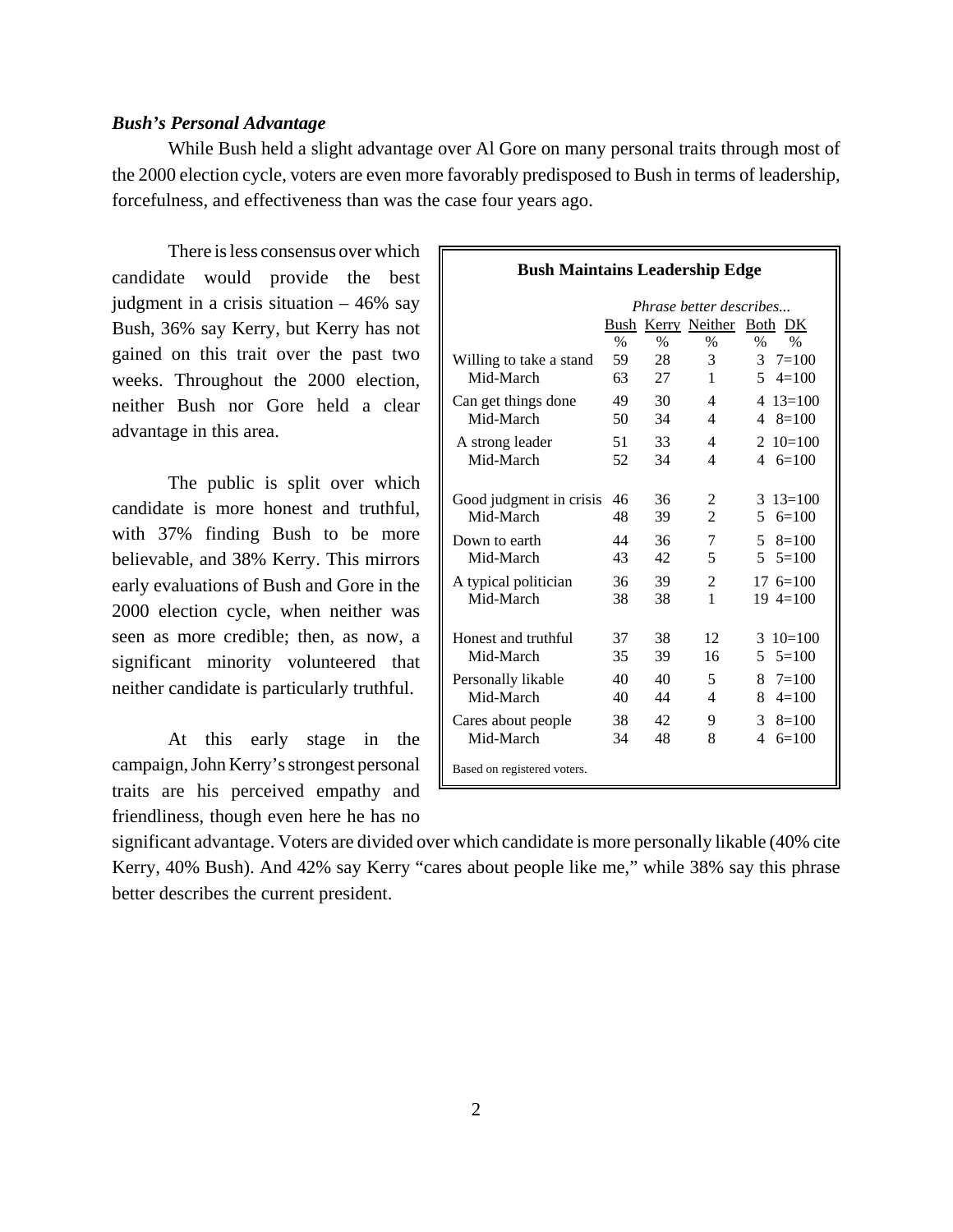#### *Kerry Declines on Issues*

By a wide margin (53% to 29%), more voters say Bush is the candidate who can best defend the country from future terrorist attacks. Bush also holds a sizable edge over his Democratic opponent in terms of making wise decisions about what to do in Iraq (49% to 37% for Kerry), and foreign policy decision-making in general (44% to 38%).

Importantly, Bush's rating in these policy areas has not declined following news about Clarke's book and testimony before the 9/11 commission.

In voters' minds, Kerry's strengths are in traditional Democratic issues – education, jobs, and health care, but even here there is significant volatility in how voters view the Democratic challenger as the campaign switches from onesided attacks to the more typical give-and-take of an election campaign. Earlier this month, voters trusted Kerry more than Bush to improve the job situation and health care systems by margins of roughly two-to-one. Today, these margins are much tighter, as the percent expressing confidence in Kerry has declined.

 In mid-March, 53% cited Kerry as better able to improve economic conditions, today 44% favor Kerry in this area. The percentage citing

# **Kerry Advantage on Domestic Issues Narrows**

| Who can                     | Bush | <b>Kerry</b> | Neither        | DK         |
|-----------------------------|------|--------------|----------------|------------|
| best handle                 | $\%$ | $\%$         | $\%$           | $\%$       |
| Terrorism                   | 53   | 29           | 4              | $14 = 100$ |
| Mid-March                   | 57   | 32           | 4              | $7 = 100$  |
| Situation in Iraq           | 49   | 37           | 4              | $10=100$   |
| Mid-March                   | 47   | 45           | 2              | $6=100$    |
| Foreign policy              | 44   | 38           | 4              | $14=100$   |
| Mid-March                   | 44   | 45           | 3              | $8=100$    |
|                             |      |              |                |            |
| Trade policies              | 38   | 39           | 5              | $18=100$   |
| Mid-March                   | 38   | 48           | 3              | $11 = 100$ |
| Economy                     | 39   | 44           | 6              | $11 = 100$ |
| Mid-March                   | 37   | 53           | $\mathfrak{D}$ | $8=100$    |
|                             |      |              |                |            |
| Education                   | 39   | 43           | 5              | $13=100$   |
| Mid-March                   | 36   | 52           | 3              | $9=100$    |
| Job situation               | 37   | 45           | 7              | $11 = 100$ |
| Mid-March                   | 30   | 57           | 5              | $8=100$    |
| Heath care                  | 33   | 46           | 6              | $15=100$   |
| Mid-March                   | 29   | 57           | 4              | $10=100$   |
| Based on registered voters. |      |              |                |            |

Bush has remained relatively stable, while the proportion saying they don't know who would be better has increased. In fact, on a wide range of issues, from terrorism to the economy to health care, a growing number of voters are saying that they do not know which candidate would do a better job, or that neither is clearly preferable.

This volatility in evaluations of Kerry's policy capabilities is not limited to domestic issues. Earlier this month, equal numbers cited Kerry and Bush as being best able to handle the situation in Iraq and make wise foreign policy decisions. But as in other issues, backing of Kerry has slipped significantly, while perceptions of Bush have remained stable.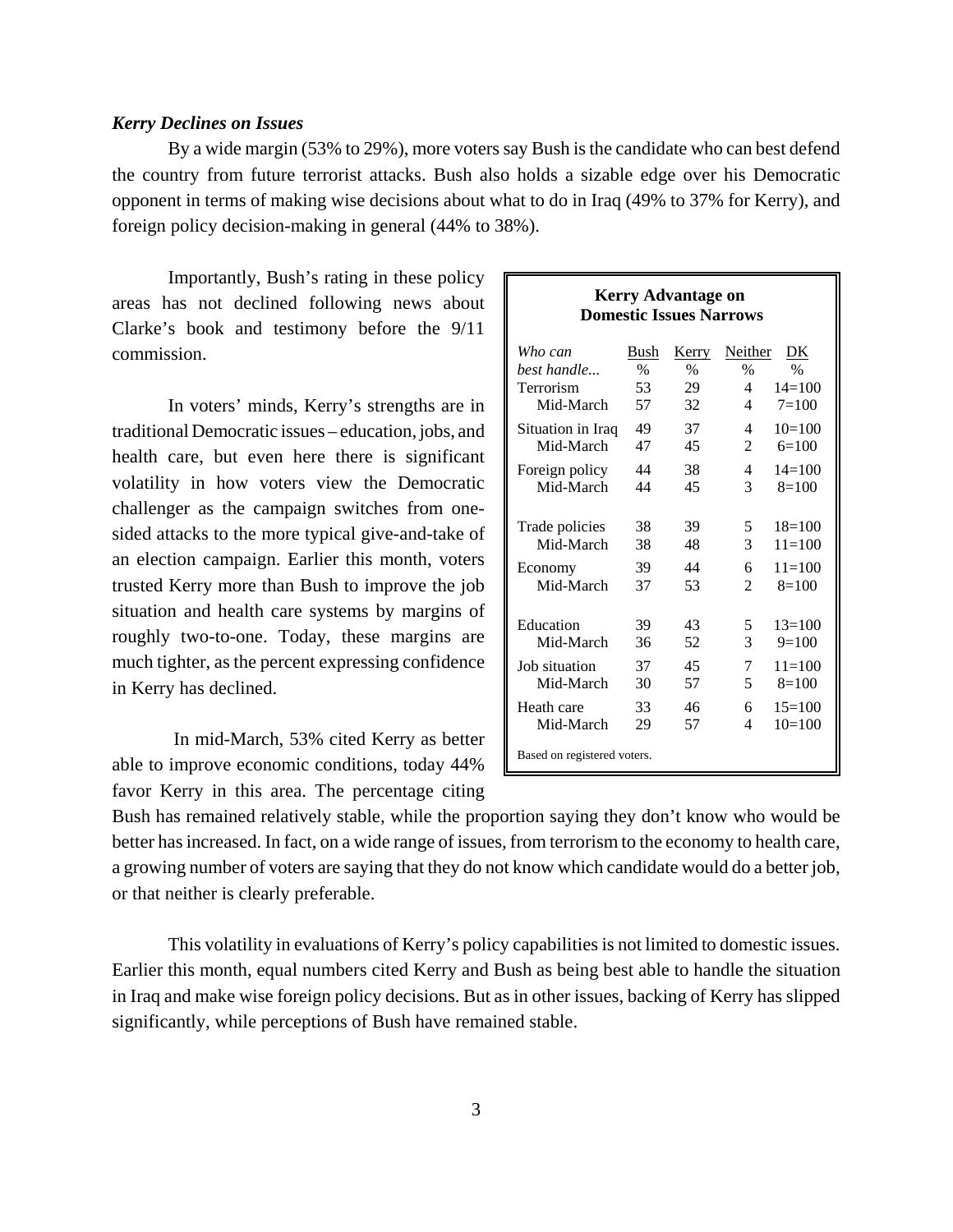# *Candidate Picture Unclear for Swing Voters*

Overall, 38% of voters support Kerry and say they have definitely decided *not* to vote for Bush, and roughly the same number (36%) support Bush and say there is no chance they will vote for Kerry. The remaining portion of the electorate – 26% of all voters – have either expressed a preference for one of the candidates yet say they could still change their minds, or are truly undecided. And as the Bush and Kerry campaigns have begun seriously competing for the attention of these "swing" voters, the choices have become less, not more, distinct.

Swing voters are especially uncertain in assessing candidate abilities on complex issues such as trade policies and health care. Just over a quarter of swing voters (28%) feel Kerry could do better on trade and about as many (22%) favor Bush – but fully half of swing voters say they don't see either candidate as better able to make wise decisions about U.S. trade policies. By comparison, just 12% and 13% of Bush and Kerry backers, respectively, are uncertain about which candidate could better handle trade policy.

The pattern is the same when it comes to everyday issues such as the economy, Iraq, and terrorism. Four times as many swing voters (39%) don't know which candidate would do a better job improving economic conditions, compared with fewer than 10% of committed voters.

# *Fewer Swing Voters Favor Bush on Terrorism*

Swing voters also are increasingly uncertain about which candidate can best defend the country against terrorism. In the survey conducted before Clarke's allegations were widely publicized, fully 72% of swing voters said they felt Bush was the candidate best able to protect the U.S. from future terrorist attacks, while just 11% preferred Kerry.

The current survey finds only 50% citing Bush as stronger on this issue, though Kerry made no significant gains on this issue. The proportion of swing voters who don't see either candidate as better on terrorism more than doubled from 17% to 37% as events have unfolded.

# **Who Can Best Defend The U.S. From Terrorism**

|                    |                | Certain Certain |           |
|--------------------|----------------|-----------------|-----------|
| Mid-March          | Bush           | <u>Kerry</u>    | Swing     |
| <b>Bush</b>        | 98             | 18              | 72        |
| Kerry              | 0              | 67              | 11        |
| Neither/DK         | $\overline{2}$ | 15              | 17        |
|                    | 100            | 100             | 100       |
| Late-March<br>Bush | 97             | 11              | 50        |
| Kerry              | 0              | 71              | 13        |
| Neither/DK         | 3<br>100       | 18<br>100       | 37<br>100 |
| Number of cases    | (427)          | (445)           |           |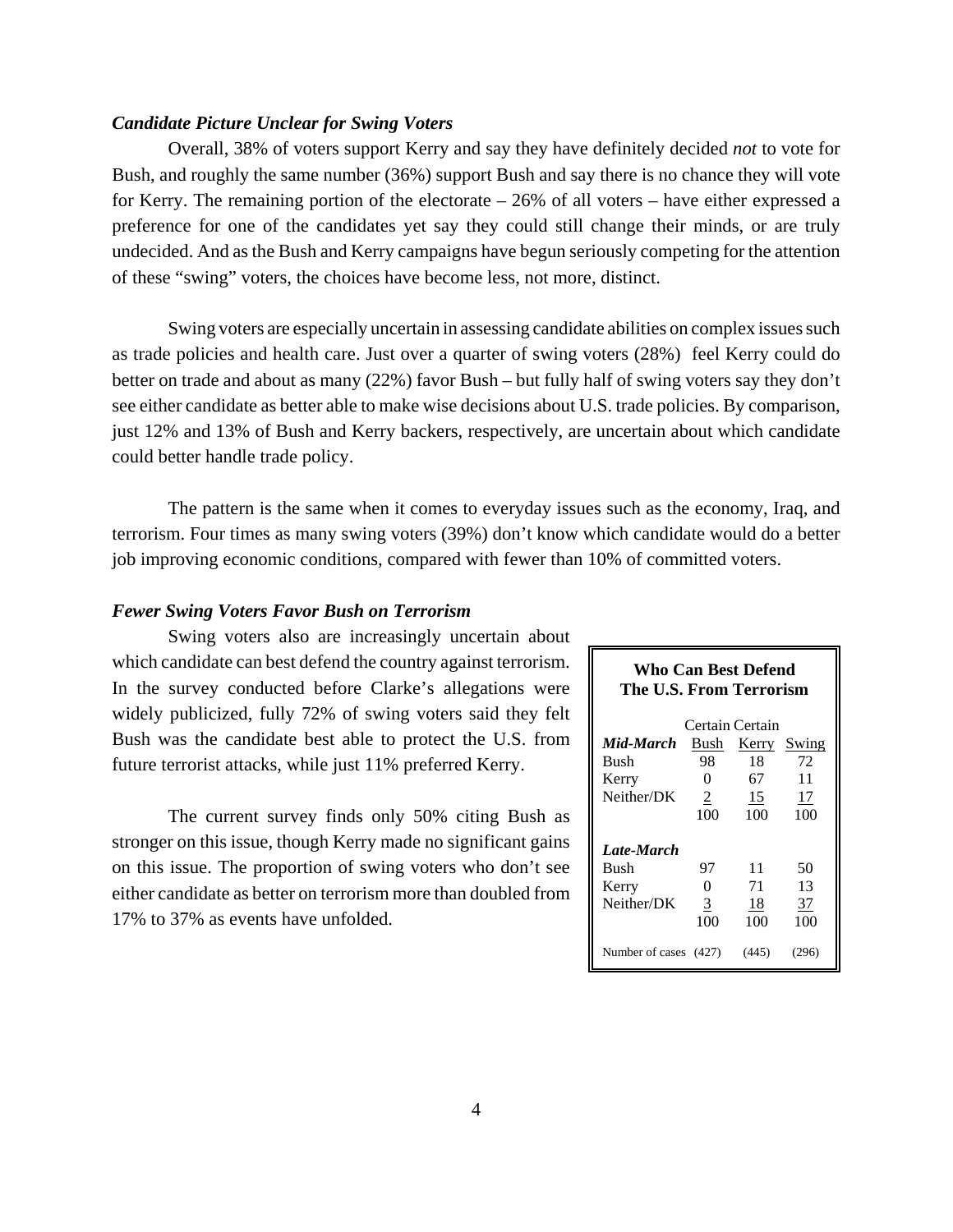# *Clarke Interest Steady*

The poll finds that nearly all Americans have heard about Clarke's criticism of Bush's antiterrorism policies prior to 9/11. More than four-inten (42%) say they have heard a lot about Clarke, while 47% have heard a little. Just 10% say they have heard nothing about him. While Democrats and Republicans are equally likely to be aware of the charges, Kerry voters were more likely than Bush voters to say they'd heard a lot about Clarke.

| <b>Heard About Clarke's Criticism</b> |               |            |            |                                          |  |  |  |  |  |  |  |
|---------------------------------------|---------------|------------|------------|------------------------------------------|--|--|--|--|--|--|--|
|                                       | General       |            |            | --Registered voters--<br>Support Support |  |  |  |  |  |  |  |
|                                       | <u>public</u> | All        | Bush       | <b>Kerry</b>                             |  |  |  |  |  |  |  |
| A lot                                 | $\%$<br>42    | $\%$<br>45 | $\%$<br>42 | $\%$<br>50                               |  |  |  |  |  |  |  |
| A little<br>Nothing at all            | 47<br>10      | 45<br>9    | 45<br>12   | 44<br>5                                  |  |  |  |  |  |  |  |
| Don't know                            | 1<br>100      | 100        | 1<br>100   | 100                                      |  |  |  |  |  |  |  |
| Number of cases                       | 1.501         | 1.168      | 550        | 544                                      |  |  |  |  |  |  |  |

Public awareness remained substantial

throughout the interviewing period, which began March 22, the day after Clarke's appearance on the CBS News program *Sixty Minutes.* But interest did not increase significantly after his testimony to the bipartisan commission investigating the 9/11 attacks on March 24.

# \*\*\*\*\*\*\*\*\*\*\*\*\*\*\*\*\*\*\*\*\*\*\*\*\*\*\*\*\*\*\*\*\*\*\*\*\*\*\*\*\*\*\*\*\*\*\* **ABOUT THIS SURVEY**

Results for the survey are based on telephone interviews conducted under the direction of Princeton Survey Research Associates International among a nationwide sample of 1,501 adults, 18 years of age or older, during the period March 22-28, 2004. Based on the total sample, one can say with 95% confidence that the error attributable to sampling and other random effects is plus or minus 3 percentage points. For results based on either Form 1 (N=706) or Form 2 (N=795), the sampling error is plus or minus 4 percentage points.

For results based on Registered Voters (N=1168), the sampling error is plus or minus 3.5 percentage points. For results based on either Form 1 registered voters (N=555) or Form 2 registered voters (N=613), the sampling error is plus or minus 4.5 percentage points.

In addition to sampling error, one should bear in mind that question wording and practical difficulties in conducting surveys can introduce error or bias into the findings of opinion polls.

Copyright (c) 2004 Tides Center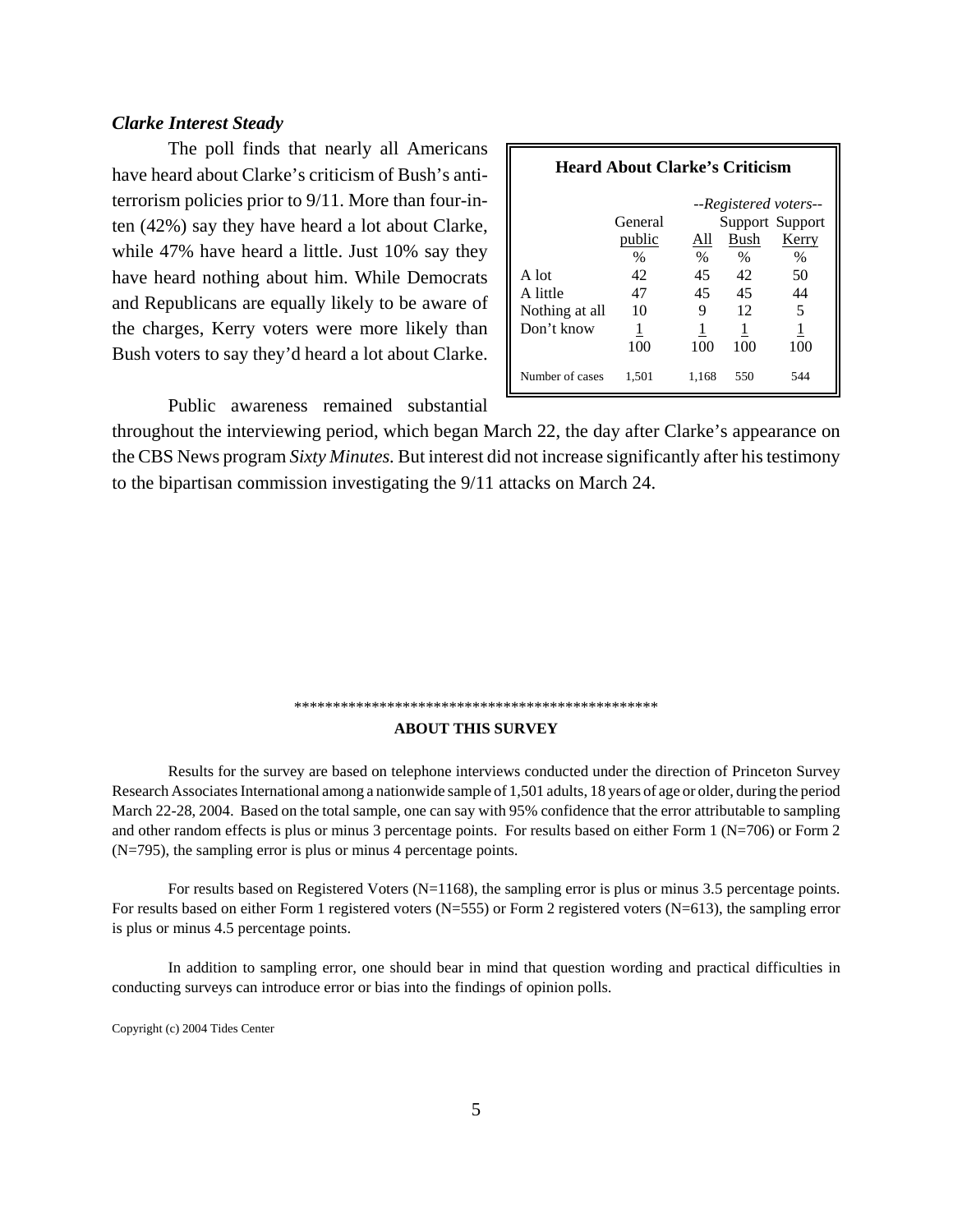# **PEW RESEARCH CENTER FOR THE PEOPLE AND THE PRESS LATE MARCH 2004 POLITICAL SURVEY FINAL TOPLINE March 22 - 28, 2004 N=1,501**

Q.1 Do you approve or disapprove of the way George W. Bush is handling his job as president? **[IF DK ENTER AS DK. IF DEPENDS PROBE ONCE WITH:** Overall do you approve or disapprove of the way George W. Bush is handling his job as president? **IF STILL DEPENDS ENTER AS DK]**

|                        |         | Dis-    | Don't      |
|------------------------|---------|---------|------------|
|                        | Approve | approve | know       |
| Late March, 2004       | 47      | 44      | $9=100$    |
| Mid-March, 2004        | 46      | 47      | $7 = 100$  |
| February, 2004         | 48      | 44      | $8=100$    |
| Mid-January, 2004      | 56      | 34      | $10=100$   |
| Early January, 2004    | 58      | 35      | $7=100$    |
| 2003                   |         |         |            |
| December, 2003         | 57      | 34      | $9=100$    |
| November, 2003         | 50      | 40      | $10=100$   |
| October, 2003          | 50      | 42      | $8=100$    |
| September, 2003        | 55      | 36      | $9=100$    |
| Mid-August, 2003       | 56      | 32      | $12=100$   |
| Early August, 2003     | 53      | 37      | $10=100$   |
| Mid-July, 2003         | 58      | 32      | $10=100$   |
| Early July, 2003       | 60      | 29      | $11 = 100$ |
| June, 2003             | 62      | 27      | $11 = 100$ |
| May, 2003              | 65      | 27      | $8=100$    |
| April 10-16, 2003      | 72      | 22      | $6=100$    |
| April 9, 2003          | 74      | 20      | $6=100$    |
| April 2-7, 2003        | 69      | 25      | $6=100$    |
| March 28-April 1, 2003 | 71      | 23      | $6=100$    |
| March 25-27, 2003      | 70      | 24      | $6=100$    |
| March 20-24, 2003      | 67      | 26      | $7=100$    |
| March 13-16, 2003      | 55      | 34      | $11 = 100$ |
| February, 2003         | 54      | 36      | $10=100$   |
| January, 2003          | 58      | 32      | $10=100$   |
| 2002                   |         |         |            |
| December, 2002         | 61      | 28      | $11=100$   |
| Late October, 2002     | 59      | 29      | $12=100$   |
| Early October, 2002    | 61      | 30      | $9=100$    |
| Mid-September, 2002    | 67      | 22      | $11 = 100$ |
| Early September, 2002  | 63      | 26      | $11 = 100$ |
| Late August, 2002      | 60      | 27      | $13=100$   |
| August, 2002           | 67      | 21      | $12=100$   |
| Late July, 2002        | 65      | 25      | $10=100$   |
| July, 2002             | 67      | 21      | $12=100$   |
| June, 2002             | 70      | 20      | $10=100$   |
| April, 2002            | 69      | 18      | $13=100$   |
| Early April, 2002      | 74      | 16      | $10=100$   |
| February, 2002         | 78      | 13      | $9=100$    |
| January, 2002          | 80      | 11      | $9=100$    |

|                       |         | Dis-    | Don't      |
|-----------------------|---------|---------|------------|
|                       | Approve | approve | know       |
| 2001                  |         |         |            |
| Mid-November, 2001    | 84      | 9       | $7 = 100$  |
| Early October, 2001   | 84      | 8       | $8=100$    |
| Late September, 2001  | 86      | 7       | $7 = 100$  |
| Mid-September, 2001   | 80      | 9       | $11 = 100$ |
| Early September, 2001 | 51      | 34      | $15=100$   |
| <b>August</b> , 2001  | 50      | 32      | $18=100$   |
| July, 2001            | 51      | 32      | $17 = 100$ |
| June, 2001            | 50      | 33      | $17 = 100$ |
| May, 2001             | 53      | 32      | $15=100$   |
| April, 2001           | 56      | 27      | $17 = 100$ |
| <b>March</b> , 2001   | 55      | 25      | $20=100$   |
| February, 2001        | 53      | 21      | $26=100$   |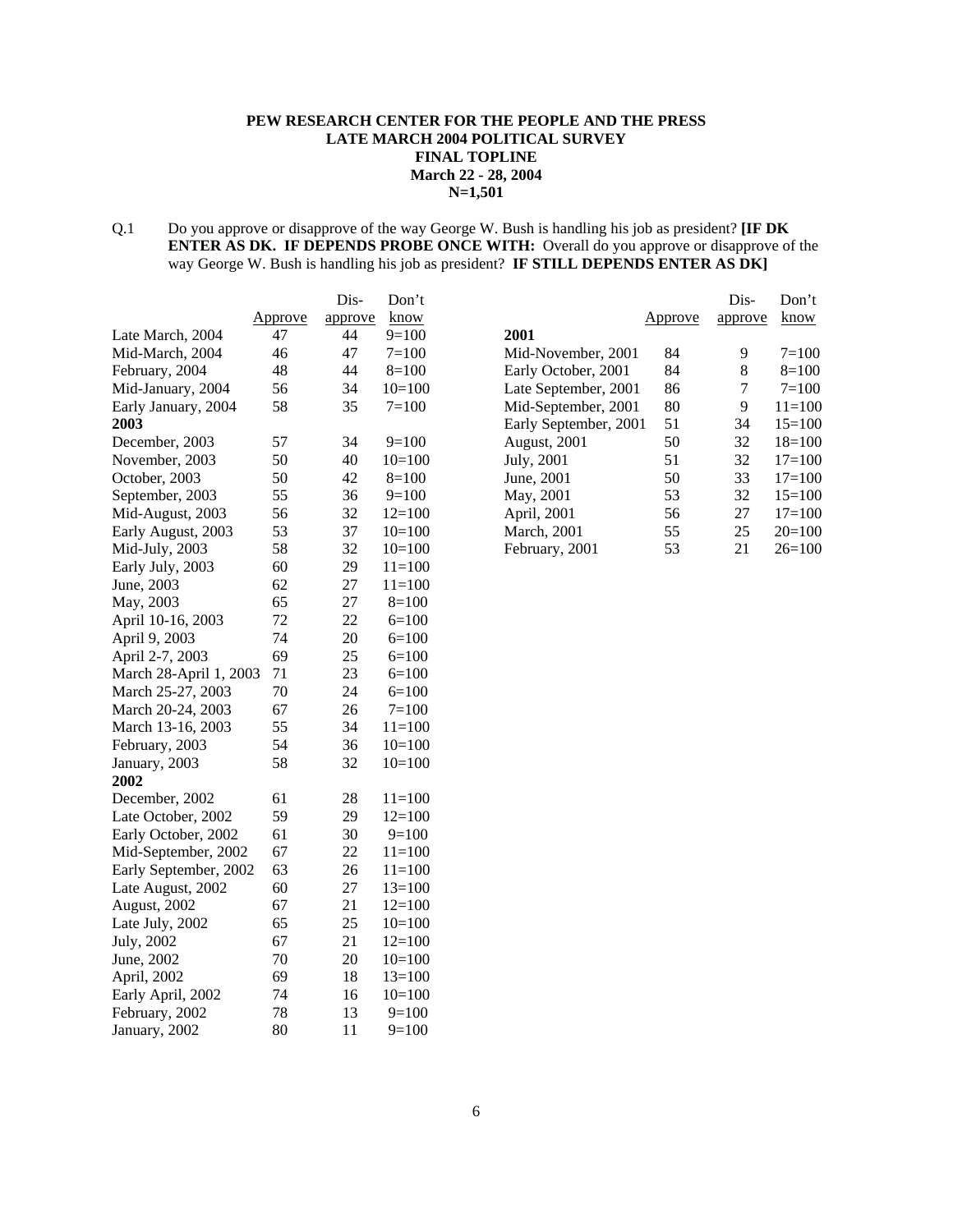# **NO QUESTION 2**

Q.3 How much thought have you given to the coming presidential election . . . Quite a lot or only a little?

| ON REGISTERED YOTERS       |         |                  |        |                |           |
|----------------------------|---------|------------------|--------|----------------|-----------|
|                            | Quite   | (VOL.)           | Only a | (VOL.)         | DK/       |
|                            | $A$ lot | <u>Some</u>      | Little | <b>None</b>    | Ref.      |
| Late March, 2004           | 60      | 4                | 31     | $\overline{4}$ | $1 = 100$ |
| Mid-March, 2004            | 65      | 2                | 31     | $\overline{2}$ | $* = 100$ |
| 2000                       |         |                  |        |                |           |
| Early November, 2000       | 72      | 6                | 19     | $\overline{c}$ | $1=100$   |
| Late October, 2000         | 66      | 6                | 24     | $\overline{4}$ | $* = 100$ |
| Mid-October, 2000          | 67      | 9                | 19     | $\overline{4}$ | $1 = 100$ |
| Early October, 2000        | 60      | 8                | 27     | $\overline{4}$ | $1 = 100$ |
| September, 2000            | 59      | 8                | 29     | 3              | $1 = 100$ |
| July, 2000                 | 46      | 6                | 45     | 3              | $* = 100$ |
| June, 2000                 | 46      | 6                | 43     | 5              | $* = 100$ |
| May, 2000                  | 48      | 4                | 42     | 5              | $1=100$   |
| 1996                       |         |                  |        |                |           |
| November, 1996             | 67      | $\,$ 8 $\,$      | 22     | 3              | $* = 100$ |
| October, 1996              | 65      | $\overline{7}$   | 26     | $\mathbf{1}$   | $1 = 100$ |
| Late September, 1996       | 61      | $\boldsymbol{7}$ | 29     | $\overline{2}$ | $1 = 100$ |
| Early September, 1996      | 56      | $\mathfrak{Z}$   | 36     | $\overline{4}$ | $1 = 100$ |
| July, 1996                 | 55      | 3                | 41     | 1              | $* = 100$ |
| June, 1996                 | 50      | 5                | 41     | 3              | $1 = 100$ |
| 1992                       |         |                  |        |                |           |
| October, 1992              | 77      | 5                | 16     | 1              | $1 = 100$ |
| September, 1992            | 69      | 3                | 26     | 1              | $1 = 100$ |
| August, 1992               | 72      | $\overline{4}$   | 23     | 1              | $* = 100$ |
| June, 1992                 | 63      | 6                | 29     | 1              | $1=100$   |
| 1988 (Figures from Gallup) |         |                  |        |                |           |
| November, 1988             | 73      | 8                | 17     | 2              | $0=100$   |
| October, 1988              | 69      | 9                | 20     | $\sqrt{2}$     | $0=100$   |
| August, 1988               | 61      | 10               | 27     | $\overline{2}$ | $0=100$   |
| September, 1988            | 57      | 18               | 23     | $\overline{2}$ | $0=100$   |
|                            |         |                  |        |                |           |

# **BASED ON REGISTERED VOTERS [N=1168]:**

Q.4 All in all, have you been hearing too much, too little, or about the right amount about the presidential campaign so far?

|       |            |                    | Mid-March 2004 |            |
|-------|------------|--------------------|----------------|------------|
| Total | <b>RVs</b> |                    | Total          | <b>RVs</b> |
| 28    | 30         | Too much           | 31             | 33         |
| 17    | 14         | Too little         | 18             | 15         |
| 48    | 50         | Right amount       | 48             | 49         |
|       | 6          | Don't know/Refused | 3              | 3          |
| 100   | 100        |                    | 100            | 100        |
|       | $(N=1168)$ |                    |                |            |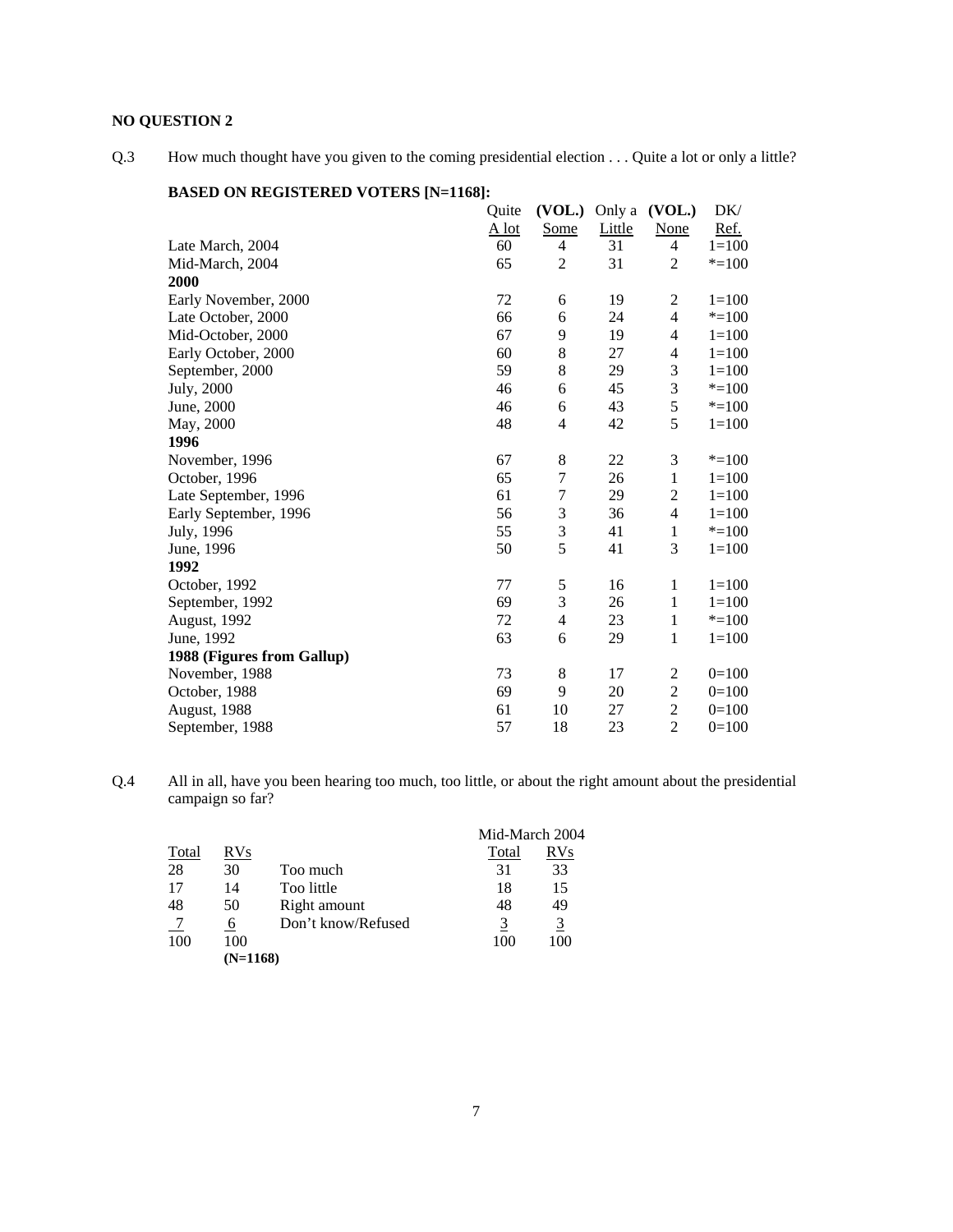Q.5 Now, suppose the 2004 presidential election were being held TODAY. If you had to choose between George W. Bush, the Republican, John Kerry, the Democrat or Ralph Nader **[READ; ROTATE KERRY AND BUSH WITH NADER ALWAYS LAST]** — who would you vote for?

# **IF OTHER OR DK (Q.5=4,9), ASK:**

Q.5a As of TODAY, do you LEAN more to **[READ, ROTATE IN SAME ORDER AS Q.5]**?

|     | <b>BASED ON REGISTERED VOTERS [N=1168]:</b> |           |        | Mid-March      |
|-----|---------------------------------------------|-----------|--------|----------------|
|     |                                             | Form 1    | Form 2 | 2004           |
| 44  | George W. Bush, the Republican/Lean Bush    | 44        | 44     | 42             |
| 43  | John Kerry, the Democrat/Lean Kerry         | 43        | 42     | 49             |
| 6   | Ralph Nader/Lean Nader                      |           | 6      | $\overline{4}$ |
|     | Other/DK (VOL.)                             | 8         |        |                |
| 100 |                                             | 100       | 100    | 100            |
|     |                                             | $N=(555)$ | (613)  |                |

*NOTE ON ROTATION: In Form 1 Q5/5a was asked BEFORE Q6/6a. In Form 2 Q5/5a was asked AFTER Q6/6a.*

Q.6 Suppose there were only two major candidates for president and you had to choose between George W. Bush, the Republican and John Kerry, the Democrat **[READ, ROTATE]**. Who would you vote for?

# **IF OTHER OR DK (3,9 IN Q.6) ASK:**

Q.6a As of TODAY, do you LEAN more to **[READ, ROTATE IN SAME ORDER AS Q.6]**?

#### **BASED ON REGISTERED VOTERS [N=1168]:**

|     |                  | Mid   | Late | Early    | Early |      |       |       |       |                                           |
|-----|------------------|-------|------|----------|-------|------|-------|-------|-------|-------------------------------------------|
|     |                  | March | Feb  | Feb      | Jan   | Oct  | March | March | March | May                                       |
|     |                  | 2004  | 2004 | 2004     | 2004  | 2003 | 2000  | 1996  | 1992  | 1988                                      |
| 46  | Bush/Lean Bush   | 43    | 44   | 47       | 52    | 50   |       |       |       | 43 Bush 41 Dole 49 Bush, Sr. 40 Bush, Sr. |
| 47  | Kerry/Lean Kerry | 52    | 48   | 47       | 41    | 42   |       |       |       | 49 Gore 53 Clinton 44 Clinton 53 Dukakis  |
|     | Other/DK (VOL.)  |       |      | $\sigma$ |       | 8    | 8     |       |       |                                           |
| 100 |                  | 100   | 100  | 100      | 100   | 100  | 100   | 100   | 100   | 100                                       |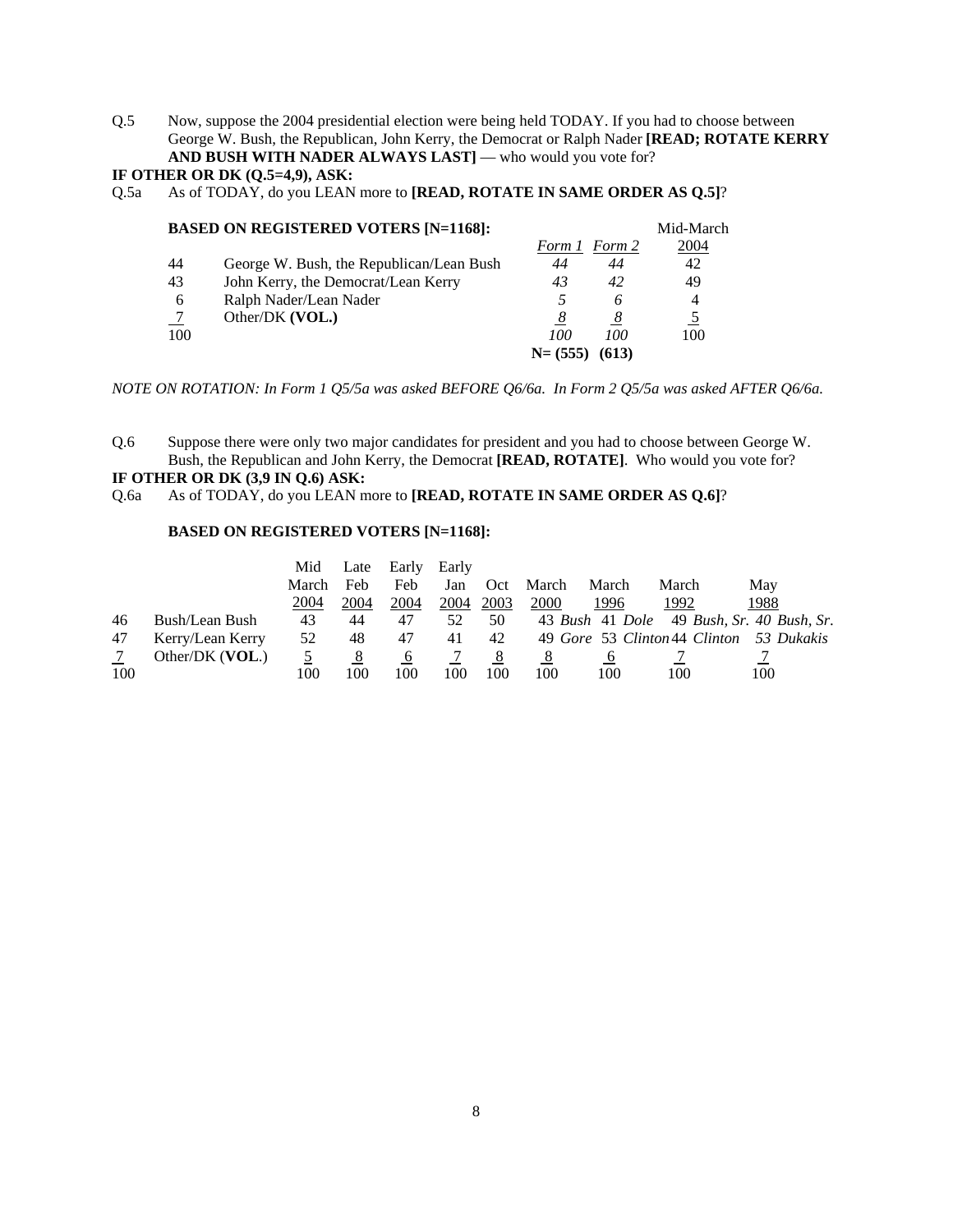# **NOTE: Q.7 THRU Q.10 ARE LINKED TO BOTH Q.6F1/Q.6aF1 AND Q.6F2/Q.6aF2**

# **THOSE WHO CHOSE JOHN KERRY (IN Q.6/Q.6a) ASK:**

Q.7 Would you say that your choice is more a vote FOR John Kerry or more a vote AGAINST George W. Bush? **THOSE WHO CHOSE GEORGE W. BUSH (IN Q.6/Q.6a) ASK:**

Q.8 Would you say that your choice is more a vote FOR George W. Bush or more a vote AGAINST John Kerry?

| <b>BASED ON REGISTERED VOTERS [N=1168]:</b> |    |                    |               |                                                                                 |    |            |                                                                                |                                                                                                                                               |                                 |                           |                                                         |                                               |           |
|---------------------------------------------|----|--------------------|---------------|---------------------------------------------------------------------------------|----|------------|--------------------------------------------------------------------------------|-----------------------------------------------------------------------------------------------------------------------------------------------|---------------------------------|---------------------------|---------------------------------------------------------|-----------------------------------------------|-----------|
|                                             |    |                    |               | ----------- KERRY ------------    --------------    BUSH    --------------      |    |            |                                                                                |                                                                                                                                               |                                 |                           |                                                         |                                               |           |
|                                             |    | Pro-               |               | Anti- Un-                                                                       |    | Pro- Anti- |                                                                                | Un-                                                                                                                                           | Other/                          |                           |                                                         |                                               |           |
| 2004                                        |    | <b>Total Kerry</b> |               | $\frac{\text{Bush}}{27}$ $\frac{\text{decid}}{3}$<br>3 <sup>7</sup>             |    |            | <b>Total</b> Bush Kerry<br>8                                                   | decid<br>$\overline{2}$                                                                                                                       | DK                              |                           |                                                         |                                               |           |
| Late Mar                                    |    | 47 17              | 27            |                                                                                 | 46 | 36         | $\begin{array}{ccc} 36 & 8 & - \\ 34 & 7 & 2 \\ 2 & 2 & 3 \end{array}$         |                                                                                                                                               | $7 = 100$                       |                           |                                                         |                                               |           |
| Mid Mar                                     | 52 | 21                 | $29\qquad2$   |                                                                                 | 43 |            |                                                                                |                                                                                                                                               | $5 = 100$                       |                           |                                                         |                                               |           |
| Feb                                         | 47 | 15                 | 30 2          |                                                                                 | 47 | 39         | 6                                                                              | 2                                                                                                                                             | $6=100$                         |                           |                                                         |                                               |           |
|                                             |    |                    |               | ----------- GORE ------------    --------------    BUSH    --------------       |    |            |                                                                                |                                                                                                                                               |                                 |                           |                                                         |                                               |           |
|                                             |    | Pro-               |               | Anti- Un-                                                                       |    | Pro- Anti- |                                                                                | $Un-$                                                                                                                                         | Other/                          |                           |                                                         |                                               |           |
| 2000                                        |    |                    |               | Total Gore Bush decid Total Bush Gore                                           |    |            |                                                                                | decid                                                                                                                                         | DK                              |                           |                                                         |                                               |           |
| Nov                                         | 45 | 29                 |               | $14 \quad 2$                                                                    | 41 |            | 27 12                                                                          | $\overline{2}$                                                                                                                                | $14 = 100$                      |                           |                                                         |                                               |           |
| Sept                                        | 47 | 30                 | 14 3          |                                                                                 | 41 | 24         | 14 3                                                                           |                                                                                                                                               | $12 = 100$                      |                           |                                                         |                                               |           |
|                                             |    |                    |               |                                                                                 |    |            |                                                                                | ----------- CLINTON ------------- -------------- DOLE --------------- ----------------PEROT----------                                         |                                 |                           |                                                         |                                               |           |
|                                             |    | Pro-               |               | Anti- Un-                                                                       |    | Pro- Anti- |                                                                                | Un                                                                                                                                            |                                 |                           | Pro- Anti- Un-                                          |                                               | Other/    |
| 1996                                        |    |                    |               |                                                                                 |    |            |                                                                                |                                                                                                                                               |                                 |                           |                                                         |                                               | DK        |
| <b>Nov</b>                                  |    |                    |               | <b>Total</b> Clinton other decid <b>Total</b> Dole other<br>51 33 15 3 32 15 15 |    |            |                                                                                | $\frac{\text{decid}}{2} \qquad \frac{\text{Total}}{9} \frac{\text{Perot}}{4} \frac{\text{Other}}{5} \frac{\text{decid}}{4}$<br>$\overline{2}$ | $9 \t 4 \t 5$                   |                           |                                                         |                                               | $8 = 100$ |
| Oct                                         | 51 | 33                 | $16 \quad 2$  |                                                                                 | 34 | 15         |                                                                                |                                                                                                                                               |                                 |                           | 8 4 4 $*$                                               |                                               | $7 = 100$ |
|                                             | 52 | 35                 | $15 \qquad 2$ | 34                                                                              |    | 16         | $\begin{array}{cc} 18 & \hspace{1.5cm} 1 \\ 17 & \hspace{1.5cm} 1 \end{array}$ | $\overline{1}$                                                                                                                                |                                 |                           | $8 \t 3 \t 5 \t 0$                                      |                                               | $6=100$   |
| Sept<br>Mar                                 | 53 | 30                 | 20            | $\overline{3}$                                                                  | 41 | 15         | 25                                                                             | $\mathbf{1}$                                                                                                                                  | $\frac{1}{2}$ and $\frac{1}{2}$ | $\mathbb{L}^{\mathbb{L}}$ | $\mathbb{L}^{\mathbb{L}}$                               | $\mathbb{L}^{\mathbb{L}}$                     | $6=100$   |
|                                             |    |                    |               |                                                                                 |    |            |                                                                                |                                                                                                                                               |                                 |                           |                                                         |                                               |           |
|                                             |    |                    |               |                                                                                 |    |            |                                                                                |                                                                                                                                               |                                 |                           |                                                         |                                               |           |
|                                             |    | Pro-               |               | Anti- Un-                                                                       |    |            |                                                                                | Pro- Anti- Un-                                                                                                                                |                                 |                           | Pro- Anti- Un-                                          |                                               | Other/    |
| <u> 1992 </u>                               |    |                    |               | Total Clinton other decid Total Bush other                                      |    |            |                                                                                | decid Total Perot Other decid                                                                                                                 |                                 |                           |                                                         |                                               | DK        |
| Oct                                         | 48 | 23                 | 22            | 3                                                                               | 35 | 19         | 13                                                                             | 3 <sup>7</sup>                                                                                                                                | $8^{\circ}$                     | $3^{\circ}$               | 5 <sup>5</sup>                                          | $*$                                           | $9=100$   |
| Sept                                        | 53 |                    |               | 21 29 3                                                                         | 38 | 20         | $16 \qquad 2$                                                                  |                                                                                                                                               | المستحدث المستحدث               |                           | $\mathcal{L}(\mathbf{z})$ and $\mathcal{L}(\mathbf{z})$ | $\sim$ $\sim$                                 | $9=100$   |
| Aug                                         | 57 | 27                 |               | 28 2                                                                            | 37 | 20         | 16                                                                             | $\sim$ 1                                                                                                                                      |                                 |                           | $\mathcal{L} = \{ \mathcal{L} \}$ .                     | $\overline{\phantom{a}}$                      | $6=100$   |
| Mar                                         | 44 | 13                 | 29 2          |                                                                                 | 49 | 32         | 15                                                                             | 2                                                                                                                                             | $-$                             |                           | $\mathbb{L}^{\mathbb{L}}$                               | $\mathord{\hspace{1pt}\text{--}\hspace{1pt}}$ | $7 = 100$ |
|                                             |    |                    |               |                                                                                 |    |            |                                                                                |                                                                                                                                               |                                 |                           |                                                         |                                               |           |
|                                             |    | Pro-               |               | Anti- Un-                                                                       |    | Pro- Anti- |                                                                                | $Un-$                                                                                                                                         | Other/                          |                           |                                                         |                                               |           |
| 1988                                        |    |                    |               | Total Dukakis Bush decid Total Bush Dukakis decid                               |    |            |                                                                                |                                                                                                                                               | DK                              |                           |                                                         |                                               |           |
| Oct                                         | 42 | 23                 | 15            | $\overline{4}$                                                                  | 50 |            | 31 16                                                                          | $\mathbf{3}$                                                                                                                                  | $8 = 100$                       |                           |                                                         |                                               |           |
|                                             |    |                    |               |                                                                                 |    |            |                                                                                |                                                                                                                                               |                                 |                           |                                                         |                                               |           |
| Sept                                        | 44 | 21                 | 19 4          |                                                                                 | 50 | 31         | 15                                                                             | $\overline{4}$                                                                                                                                | $6=100$                         |                           |                                                         |                                               |           |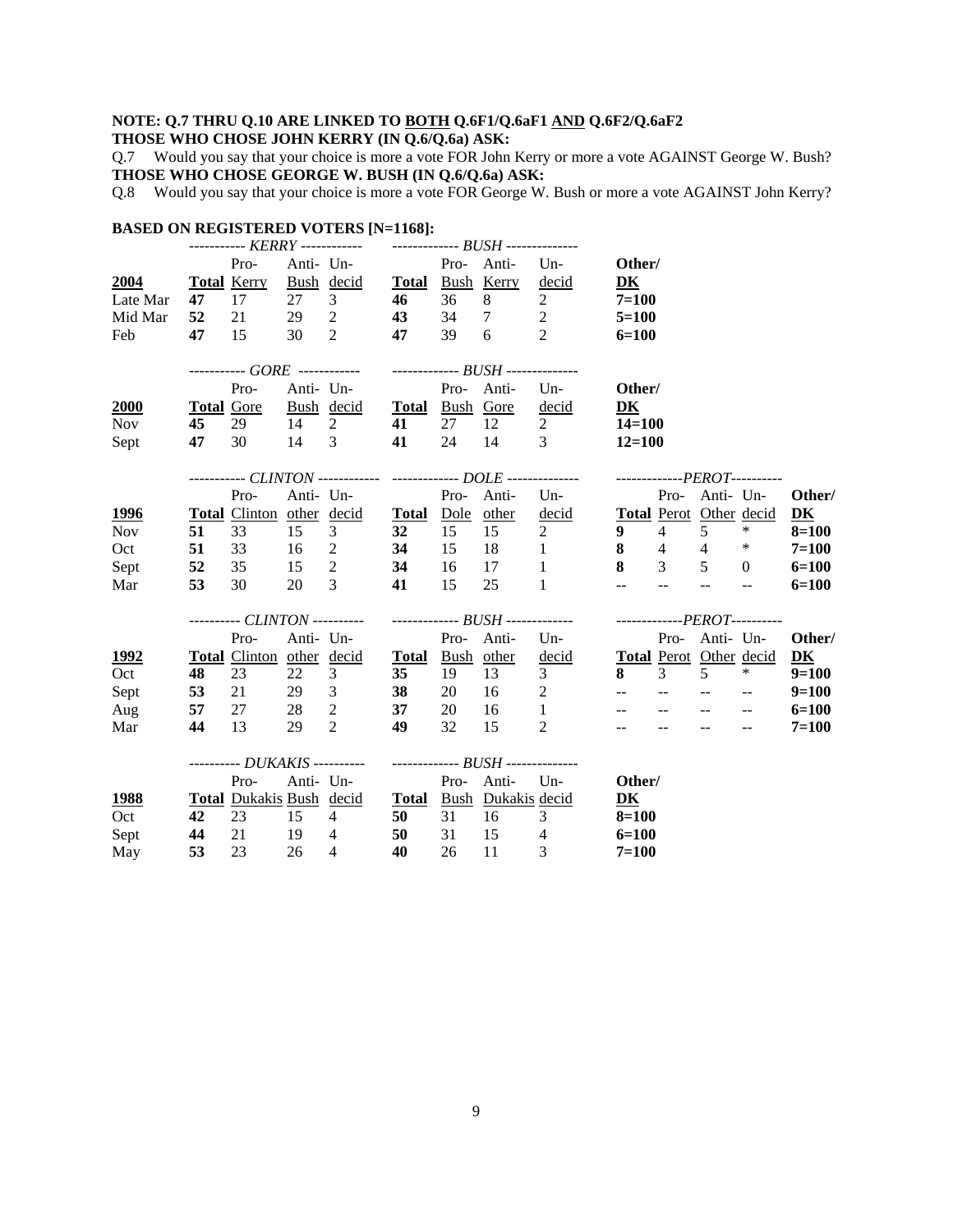## **THOSE WHO DID NOT CHOOSE KERRY IN Q.6/6a ASK:**

Q.9 Do you think there is a chance that you might vote for John Kerry in November, or have you definitely decided not to vote for him?

#### **BASED ON REGISTERED VOTERS [N=1168]:**

|     |                             | Mid   |      | Late Early |    | ----------- Gore 2000 -------------- |    |    |    |                 | - Clinton - |           |
|-----|-----------------------------|-------|------|------------|----|--------------------------------------|----|----|----|-----------------|-------------|-----------|
|     |                             | March | Feb  | Feb        |    | Late Mid-Early                       |    |    |    |                 | July May    |           |
|     |                             | 2004  | 2004 | 2004       |    | Nov Oct Oct Oct Sept June            |    |    |    |                 |             | 1996 1992 |
| 13  | Chance might vote for him   | -13   | 13   | 15         |    | 9                                    | 10 |    |    | 14              |             | - 11      |
| 37  | Decided not to vote for him | 32    | 36   | 33         | 41 | 44                                   | 40 | 38 | 35 | 34              | 36          | - 38      |
|     | Don't know/Refused          |       |      |            |    |                                      |    |    |    |                 |             |           |
| 53% |                             | 48%   | 52%  | 53%        |    | 55% 57%                              |    |    |    | 55% 56% 53% 54% |             | 48% 55%   |

## **THOSE WHO DID NOT CHOOSE BUSH IN Q.6/6a ASK:**

Q.10 Do you think there is a chance that you might vote for George W. Bush in November, or have you definitely decided not to vote for him?

#### **BASED ON REGISTERED VOTERS [N=1168]:**

|                                   | Mid   |      | Late Early | ----------- Bush 2000 -------------- |     |                         |    |      |     | Dole Bush, Sr |      |
|-----------------------------------|-------|------|------------|--------------------------------------|-----|-------------------------|----|------|-----|---------------|------|
|                                   | March | Feb  | Feb        | Late Mid-Early                       |     |                         |    | July | May |               |      |
|                                   | 2004  | 2004 | 2004       | Nov.                                 | Oct | Oct Oct Sept June       |    |      |     | 1996          | 1992 |
| 11 Chance might vote for him      | 11    | 10   | 10         |                                      | 10  |                         |    |      |     |               | 8    |
| Decided not to vote for him<br>40 | 44    | 43   | 41         | 44                                   | 41  | 40                      | 39 | 38   | 33  | 40            | 40   |
| 3 Don't know/Refused              |       |      |            |                                      |     |                         |    | -6   |     |               |      |
| 54%                               | 57%   | 56%  | 53%        |                                      |     | 59% 55% 57% 57% 59% 54% |    |      |     | 58%           | 53%  |

#### **NO QUESTIONS 11-19**

#### **ASK FORM 1 ONLY:**

Q.20F1 As I read a list of phrases, tell me if you think each phrase better describes John Kerry or George W. Bush. **(INSERT ITEM; RANDOMIZE)**

#### **BASED ON REGISTERED VOTERS [N=555]:** (VOL.)

|    |                                     | George  | John               | (VOL.)  | <b>B</b> oth |            |
|----|-------------------------------------|---------|--------------------|---------|--------------|------------|
|    |                                     | W. Bush | Kerry <sup>1</sup> | Neither | Equally      | DK/Ref.    |
| a. | Would use good judgment in a crisis | 46      | 36                 | 2       | 3            | $13 = 100$ |
|    | Mid-March, 2004                     | 48      | 39                 | 2       | 5            | $6=100$    |
|    | Late-October, 2000                  | 43      | 42                 | 2       | 5            | $8=100$    |
|    | Mid-October, 2000                   | 40      | 42                 | 5       | 8            | $5=100$    |
|    | Early October, 2000                 | 36      | 43                 | 4       | 10           | $7=100$    |
|    | September, 2000                     | 38      | 44                 | 3       | 8            | $7=100$    |
|    | June, 2000                          | 44      | 37                 | 5       | 6            | $8=100$    |
| b. | Personally likable                  | 40      | 40                 | 5       | 8            | $7=100$    |
|    | Mid-March, 2004                     | 40      | 44                 | 4       | 8            | $4=100$    |
|    | Late-October, 2000                  | 48      | 39                 | 5       | 5            | $3=100$    |
|    | Mid-October, 2000                   | 44      | 38                 | 5       | 9            | $4=100$    |
|    | Early October, 2000                 | 41      | 38                 | 4       | 12           | $5=100$    |
|    | September, 2000                     | 37      | 44                 | 3       | 12           | $4=100$    |
|    | June, 2000                          | 42      | 36                 | 7       | 9            | $6=100$    |
|    |                                     |         |                    |         |              |            |

<sup>&</sup>lt;sup>1</sup> In 2000 the question asked about Al Gore.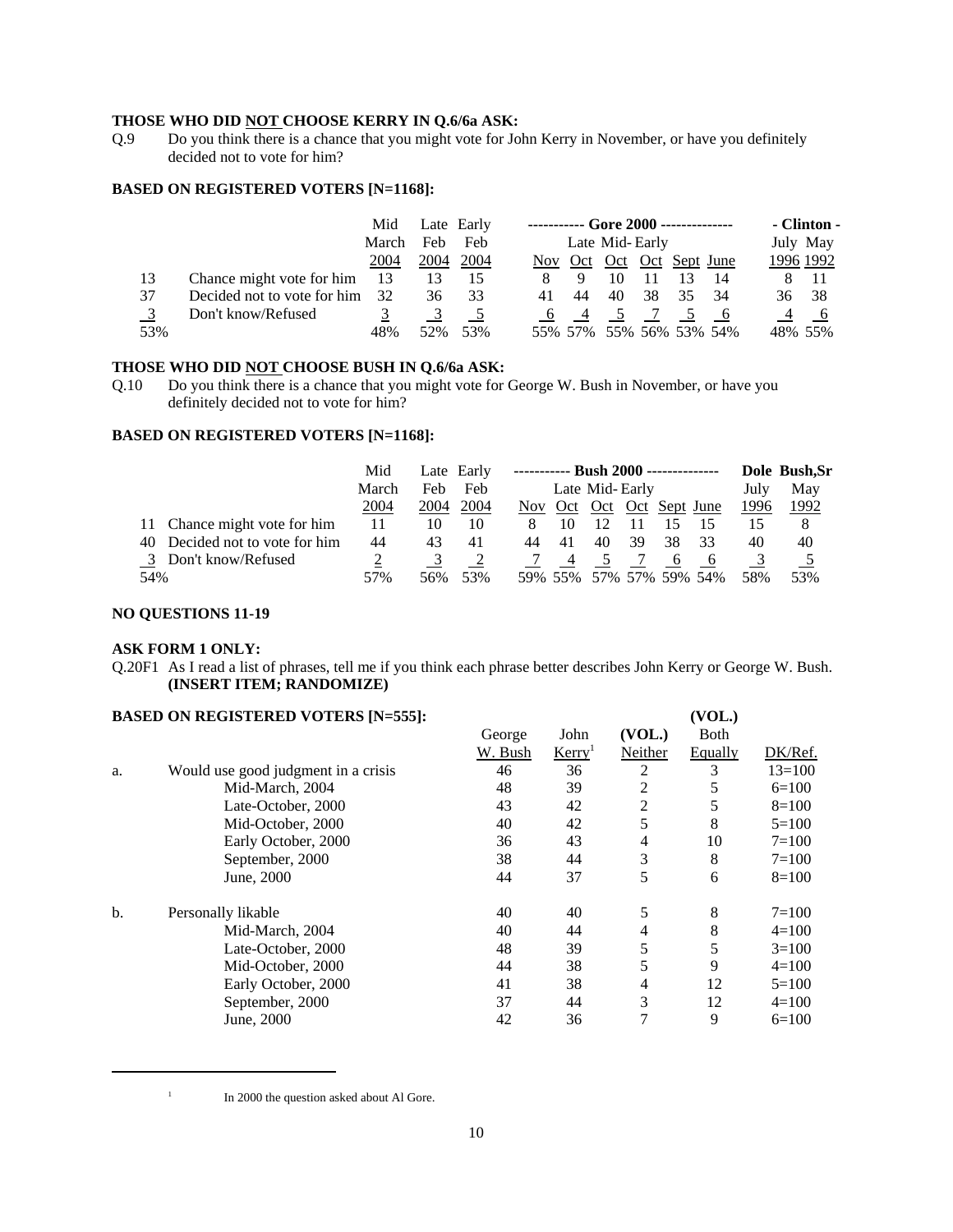# **Q.20F1 CONTINUED... (VOL.)**

|                                                                                                                                                                                                                                                                                                                                                                                                                                |                                                 | George  | John  | (VOL.)                   | <b>Both</b>      |           |
|--------------------------------------------------------------------------------------------------------------------------------------------------------------------------------------------------------------------------------------------------------------------------------------------------------------------------------------------------------------------------------------------------------------------------------|-------------------------------------------------|---------|-------|--------------------------|------------------|-----------|
|                                                                                                                                                                                                                                                                                                                                                                                                                                |                                                 | W. Bush | Kerry | Neither                  | Equally          | DK/Ref.   |
| c.                                                                                                                                                                                                                                                                                                                                                                                                                             | Honest and truthful                             | 37      | 38    | 12                       | 3                | $10=100$  |
|                                                                                                                                                                                                                                                                                                                                                                                                                                | Mid-March, 2004                                 | 35      | 39    | 16                       | 5                | $5=100$   |
|                                                                                                                                                                                                                                                                                                                                                                                                                                | Late-October, 2000                              | 43      | 32    | 15                       | 5                | $5=100$   |
|                                                                                                                                                                                                                                                                                                                                                                                                                                | Mid-October, 2000                               | 38      | 30    | 19                       | $\sqrt{6}$       | $7 = 100$ |
|                                                                                                                                                                                                                                                                                                                                                                                                                                | Early October, 2000                             | 36      | 32    | 17                       | $\,8\,$          | $7 = 100$ |
|                                                                                                                                                                                                                                                                                                                                                                                                                                | September, 2000                                 | 35      | 37    | 13                       | 9                | $6=100$   |
|                                                                                                                                                                                                                                                                                                                                                                                                                                | June, 2000                                      | 35      | 31    | 19                       | $\tau$           | $8=100$   |
| d.                                                                                                                                                                                                                                                                                                                                                                                                                             | Cares about people like me                      | 38      | 42    | 9                        | $\mathfrak{Z}$   | $8=100$   |
|                                                                                                                                                                                                                                                                                                                                                                                                                                | Mid-March, 2004                                 | 34      | 48    | $\,8$                    | $\overline{4}$   | $6=100$   |
|                                                                                                                                                                                                                                                                                                                                                                                                                                | Late-October, 2000                              | $40\,$  | 43    | $\,8$                    | $\mathfrak s$    | $4 = 100$ |
|                                                                                                                                                                                                                                                                                                                                                                                                                                | Mid-October, 2000                               | 40      | 42    | $\boldsymbol{7}$         | $\boldsymbol{7}$ | $4 = 100$ |
|                                                                                                                                                                                                                                                                                                                                                                                                                                | Early October, 2000                             | 35      | 44    | 11                       | 5                | $5 = 100$ |
|                                                                                                                                                                                                                                                                                                                                                                                                                                | September, 2000                                 | 31      | 47    | 9                        | $\boldsymbol{7}$ | $6=100$   |
| e.                                                                                                                                                                                                                                                                                                                                                                                                                             | A strong leader                                 | 51      | 33    | $\overline{\mathcal{A}}$ | $\sqrt{2}$       | $10=100$  |
|                                                                                                                                                                                                                                                                                                                                                                                                                                | Mid-March, 2004                                 | 52      | 34    | $\overline{\mathcal{A}}$ | $\overline{4}$   | $6=100$   |
|                                                                                                                                                                                                                                                                                                                                                                                                                                | Late-October, 2000                              | 44      | 41    | 6                        | $6\,$            | $3=100$   |
|                                                                                                                                                                                                                                                                                                                                                                                                                                | Mid-October, 2000                               | 42      | 39    | 9                        | $6\,$            | $4 = 100$ |
|                                                                                                                                                                                                                                                                                                                                                                                                                                | Early October, 2000                             | 41      | 38    | $\boldsymbol{7}$         | 10               | $4=100$   |
|                                                                                                                                                                                                                                                                                                                                                                                                                                | September, 2000                                 | 44      | 38    | $\boldsymbol{7}$         | $\sqrt{6}$       | $5 = 100$ |
| f.                                                                                                                                                                                                                                                                                                                                                                                                                             | Can get things done                             | 49      | 30    | $\overline{\mathcal{A}}$ | $\overline{4}$   | $13=100$  |
|                                                                                                                                                                                                                                                                                                                                                                                                                                | Mid-March, 2004                                 | 50      | 34    | $\overline{\mathcal{A}}$ | $\overline{4}$   | $8=100$   |
|                                                                                                                                                                                                                                                                                                                                                                                                                                | Late-October, 2000                              | 43      | 39    | 5                        | $\sqrt{6}$       | $7 = 100$ |
|                                                                                                                                                                                                                                                                                                                                                                                                                                | Mid-October, 2000                               | 41      | 39    | $\epsilon$               | $\,8\,$          | $6 = 100$ |
|                                                                                                                                                                                                                                                                                                                                                                                                                                | Early October, 2000                             | 37      | 38    | 5                        | 11               | $9=100$   |
|                                                                                                                                                                                                                                                                                                                                                                                                                                | September, 2000                                 | 40      | 40    | $\overline{4}$           | $8\,$            | $8=100$   |
|                                                                                                                                                                                                                                                                                                                                                                                                                                | June, 2000                                      | 43      | 33    | $\,8\,$                  | $6\,$            | $10=100$  |
| $\mathbf{g}% _{T}=\mathbf{g}_{T}=\mathbf{g}_{T}=\mathbf{g}_{T}=\mathbf{g}_{T}=\mathbf{g}_{T}=\mathbf{g}_{T}=\mathbf{g}_{T}=\mathbf{g}_{T}=\mathbf{g}_{T}=\mathbf{g}_{T}=\mathbf{g}_{T}=\mathbf{g}_{T}=\mathbf{g}_{T}=\mathbf{g}_{T}=\mathbf{g}_{T}=\mathbf{g}_{T}=\mathbf{g}_{T}=\mathbf{g}_{T}=\mathbf{g}_{T}=\mathbf{g}_{T}=\mathbf{g}_{T}=\mathbf{g}_{T}=\mathbf{g}_{T}=\mathbf{g}_{T}=\mathbf{g}_{T}=\mathbf{g}_{T}=\math$ | A typical politician                            | 36      | 39    | $\sqrt{2}$               | 17               | $6=100$   |
|                                                                                                                                                                                                                                                                                                                                                                                                                                | Mid-March, 2004                                 | 38      | 38    | $\mathbf{1}$             | 19               | $4 = 100$ |
|                                                                                                                                                                                                                                                                                                                                                                                                                                | Late-October, 2000                              | 29      | 51    | $\boldsymbol{2}$         | 15               | $3=100$   |
|                                                                                                                                                                                                                                                                                                                                                                                                                                | Mid-October, 2000                               | 29      | 45    | $\overline{\mathbf{3}}$  | 19               | $4 = 100$ |
|                                                                                                                                                                                                                                                                                                                                                                                                                                | September, 2000                                 | 37      | 37    | $\overline{c}$           | $20\,$           | $4 = 100$ |
|                                                                                                                                                                                                                                                                                                                                                                                                                                | June, 2000                                      | 34      | 37    | $\mathbf{1}$             | 22               | $7 = 100$ |
| h.                                                                                                                                                                                                                                                                                                                                                                                                                             | Willing to take a stand, even if it's unpopular | 59      | 28    | 3                        | $\mathfrak{Z}$   | $7 = 100$ |
|                                                                                                                                                                                                                                                                                                                                                                                                                                | Mid-March, 2004                                 | 63      | 27    | $\mathbf{1}$             | 5                | $4 = 100$ |
|                                                                                                                                                                                                                                                                                                                                                                                                                                | Late-October, 2000                              | 49      | 35    | 7                        | $\overline{4}$   | $5 = 100$ |
|                                                                                                                                                                                                                                                                                                                                                                                                                                | Mid-October, 2000                               | 49      | 35    | 6                        | 5                | $5 = 100$ |
|                                                                                                                                                                                                                                                                                                                                                                                                                                | Early October, 2000                             | 43      | 35    | $\,$ 8 $\,$              | 6                | $8=100$   |
|                                                                                                                                                                                                                                                                                                                                                                                                                                | September, 2000                                 | 45      | 37    | $\,8$                    | 5                | $5 = 100$ |
|                                                                                                                                                                                                                                                                                                                                                                                                                                | June, 2000                                      | 46      | 32    | 9                        | 5                | $8=100$   |
| i.                                                                                                                                                                                                                                                                                                                                                                                                                             | Is down to earth                                | 44      | 36    | 7                        | 5                | $8 = 100$ |
|                                                                                                                                                                                                                                                                                                                                                                                                                                | Mid-March, 2004                                 | 43      | 42    | $\mathfrak s$            | $\mathfrak s$    | $5 = 100$ |
|                                                                                                                                                                                                                                                                                                                                                                                                                                | May, 2000                                       | 41      | 46    | 5                        | $\overline{c}$   | $6 = 100$ |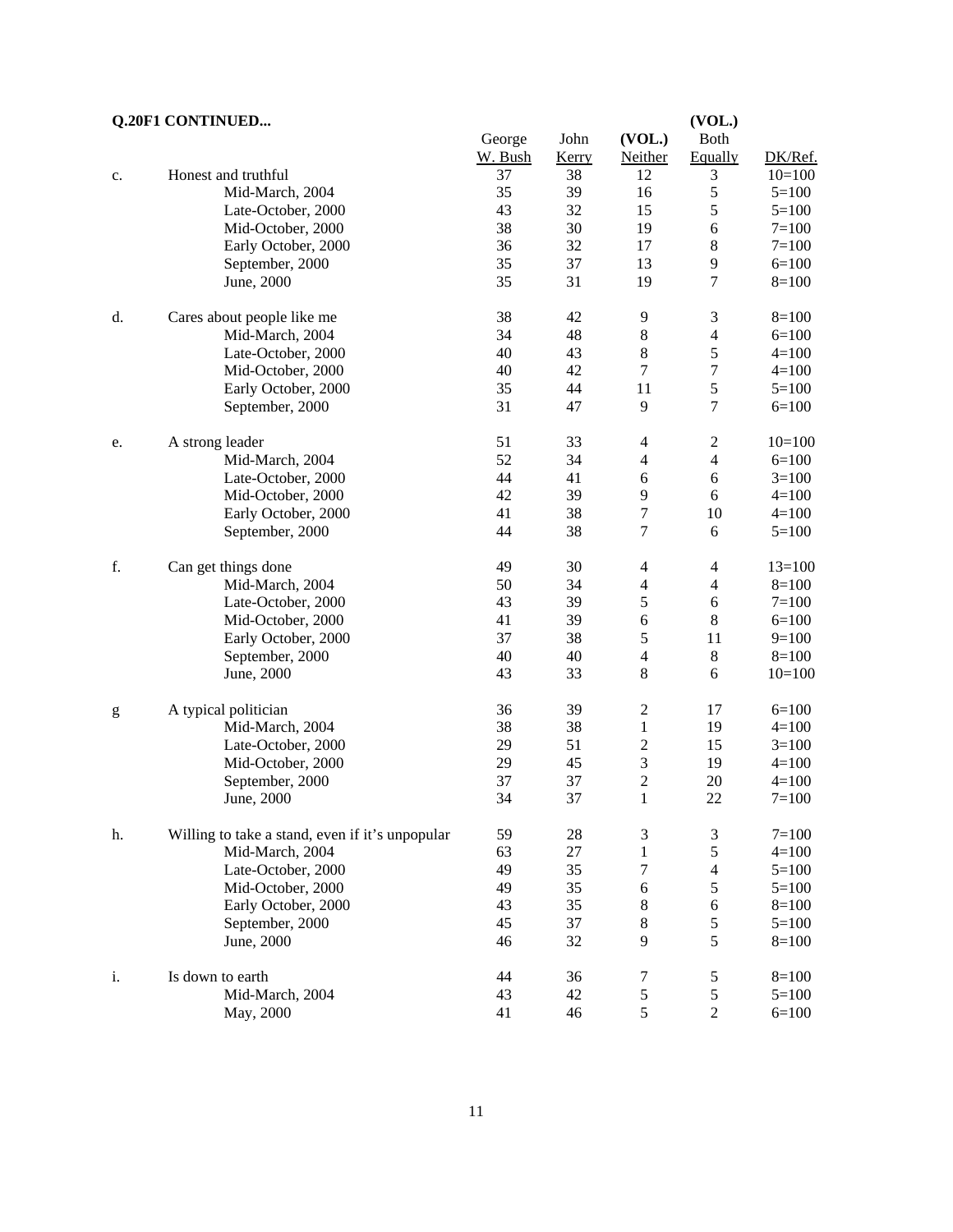## **ASK FORM 2 ONLY:**

Q.21F2 Regardless of who you support, which one of the presidential candidates —George W. Bush or John Kerry — do you think would do the best job of **(INSERT ITEM; RANDOMIZE. IF RESPONDENT MENTIONS ANYONE OTHER THAN BUSH OR KERRY PROBE ONCE: "IF YOU HAD TO CHOOSE BETWEEN BUSH AND KERRY. . . " )** ?

|    |                                                 | George  | John               | (VOL.)         |            |
|----|-------------------------------------------------|---------|--------------------|----------------|------------|
|    |                                                 | W. Bush | Kerry <sup>2</sup> | Neither        | DK/Ref.    |
| a. | Improving economic conditions                   | 39      | 44                 | 6              | $11=100$   |
|    | Mid-March, 2004                                 | 37      | 53                 | $\overline{2}$ | $8=100$    |
|    | Late-October, $2000^3$                          | 40      | 46                 | 6              | $8=100$    |
|    | Mid-October, 2000                               | 37      | 49                 | 3              | $11 = 100$ |
|    | Early October, 2000                             | 35      | 47                 | 6              | $12=100$   |
|    | September, 2000                                 | 38      | 46                 | 5              | $11 = 100$ |
|    | June, 2000                                      | 38      | 41                 | 5              | $16=100$   |
|    | <b>March</b> , 2000                             | 42      | 46                 | $\overline{4}$ | $8=100$    |
| b. | Improving the health care system                | 33      | 46                 | 6              | $15=100$   |
|    | Mid-March, 2004                                 | 29      | 57                 | $\overline{4}$ | $10=100$   |
|    | Late-October, 2000                              | 38      | 47                 | 5              | $10=100$   |
|    | Mid-October, 2000                               | 37      | 48                 | $\overline{4}$ | $11 = 100$ |
|    | Early October, 2000                             | 36      | 49                 | 5              | $10=100$   |
|    | September, 2000                                 | 32      | 51                 | 6              | $11=100$   |
|    | June, 2000                                      | 31      | 44                 | 6              | $19=100$   |
|    | <b>March</b> , 2000                             | 31      | 51                 | 6              | $12=100$   |
| c. | Improving education                             | 39      | 43                 | $\mathfrak s$  | $13=100$   |
|    | Mid-March, 2004                                 | 36      | 52                 | 3              | $9=100$    |
|    | Late-October, 2000                              | 41      | 45                 | $\overline{4}$ | $10=100$   |
|    | Mid-October, 2000                               | 40      | 46                 | 3              | $11 = 100$ |
|    | Early October, 2000                             | 41      | 43                 | 6              | $10=100$   |
|    | September, 2000                                 | 39      | 45                 | $\overline{4}$ | $12=100$   |
|    | June, 2000                                      | 34      | 44                 | 5              | $17=100$   |
|    | <b>March</b> , 2000                             | 42      | 44                 | 3              | $11 = 100$ |
| d. | Improving the job situation                     | 37      | 45                 | 7              | $11=100$   |
|    | Mid-March, 2004                                 | 30      | 57                 | 5              | $8=100$    |
| e. | Making wise decisions about U.S. trade policies | 38      | 39                 | $\mathfrak s$  | $18=100$   |
|    | Mid-March, 2004                                 | 38      | 48                 | 3              | $11 = 100$ |
|    | July, $19964$                                   | 40      | 40                 | 6              | $14=100$   |
| f. | Making wise decisions about what to do in Iraq  | 49      | 37                 | $\overline{4}$ | $10=100$   |
|    | Mid-March, 2004                                 | 47      | 45                 | $\overline{2}$ | $6=100$    |

# **BASED ON REGISTERED VOTERS [N=613]:**

<sup>&</sup>lt;sup>2</sup> In 2000 the question asked about Al Gore.

<sup>&</sup>lt;sup>3</sup> In 2000 the item was listed as "Keeping the economy strong."

<sup>&</sup>lt;sup>4</sup> In 1996 the question asked about Bob Dole and Bill Clinton. In 1992, the question asked about George Bush, Sr., Bill Clinton and Ross Perot. Perot is included in the "Neither" trend category.